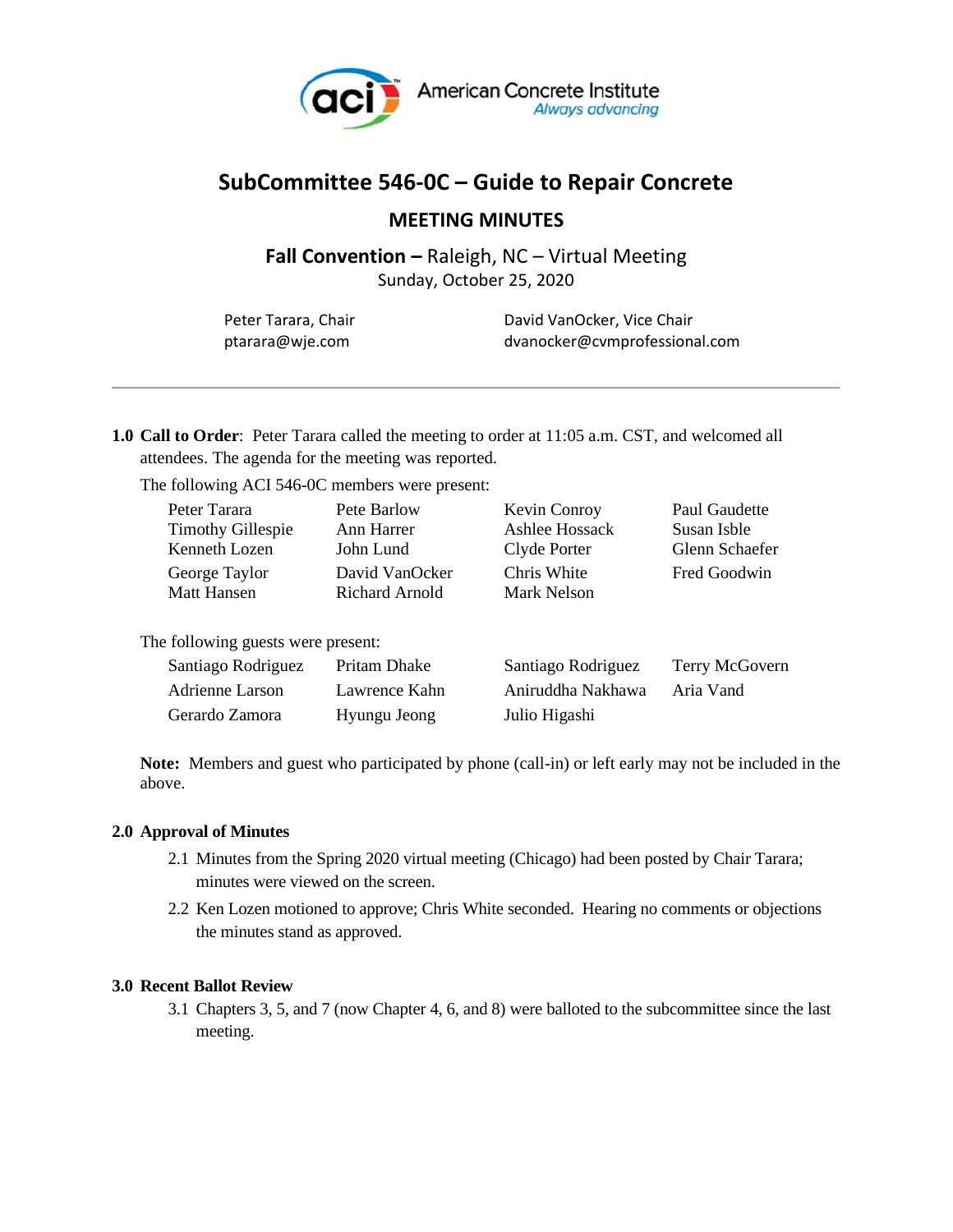| Item #    | <b>Affirmative</b> | Affirmative w/<br><b>Comments</b> | <b>Negative</b> | Abstain |
|-----------|--------------------|-----------------------------------|-----------------|---------|
| Chapter 4 |                    |                                   |                 |         |
| Chapter 6 |                    |                                   |                 |         |
| Chapter 8 |                    |                                   |                 |         |

**4.0 Chapter re-numbering:** Chair Tarara indicated that the Chapters will be renumbered to reflect the division of Ch 1 into 2 chapters. The new chapter numbering is as follows:

Chapter 1 - Introduction

Chapter 2 - Definitions

Chapter 3 - Repair Methodology

Chapter 4 - Concrete Removal & Surface Preparation

Chapter 5 - Repair Materials

Chapter 6 - Concrete & Reinforcing Repair Techniques

Chapter 7 - Protection Systems

Chapter 8 - Structural Repair & Strengthening

Chapter 9 - References

#### **5.0 Chapter Updates**

5.1 Subcommittee chapter leads and members provided general updates on status.

*Chapter 1: Introduction and Chapter 3: Repair Methodology* - Ken Lozen (lead), Brian Keane, George Taylor, Nick Triandafilou, Ashlee Allison

■ Ken Lozen reported they met since the last meeting and the 2nd round ballot comments have been picked up.

*Chapter 2: Definitions* - Joe Tomes (lead), Adrianne Larson

■ No update

*Chapter 4: Concrete removal and surface preparation* - Tom Steele (lead), Kevin Conroy (co-lead), Peter Barlow, Matt Hansen, Kurt Wagner, Bart Lipinski, Ken Lozen, Adrianne Larson

- Kevin Conroy reported that comments have been received, responded to and document modified.
- **•** Chapter 4 is ready for a reballot on the revisions and responses to comments. The one negative has been withdrawn.

*Chapter 5: Repair materials* - Chris White (lead), Tim Gillespie, Joe Tomes, John Fauth, Matt Hansen, Karla Salahshour

- Chris White internal revisions still pending on measures to reduce the chapter length and remove redundancies.
- The chapter group will decide how to proceed during a meeting in November and the chapter will be balloted to the subcommittee by the end of the year.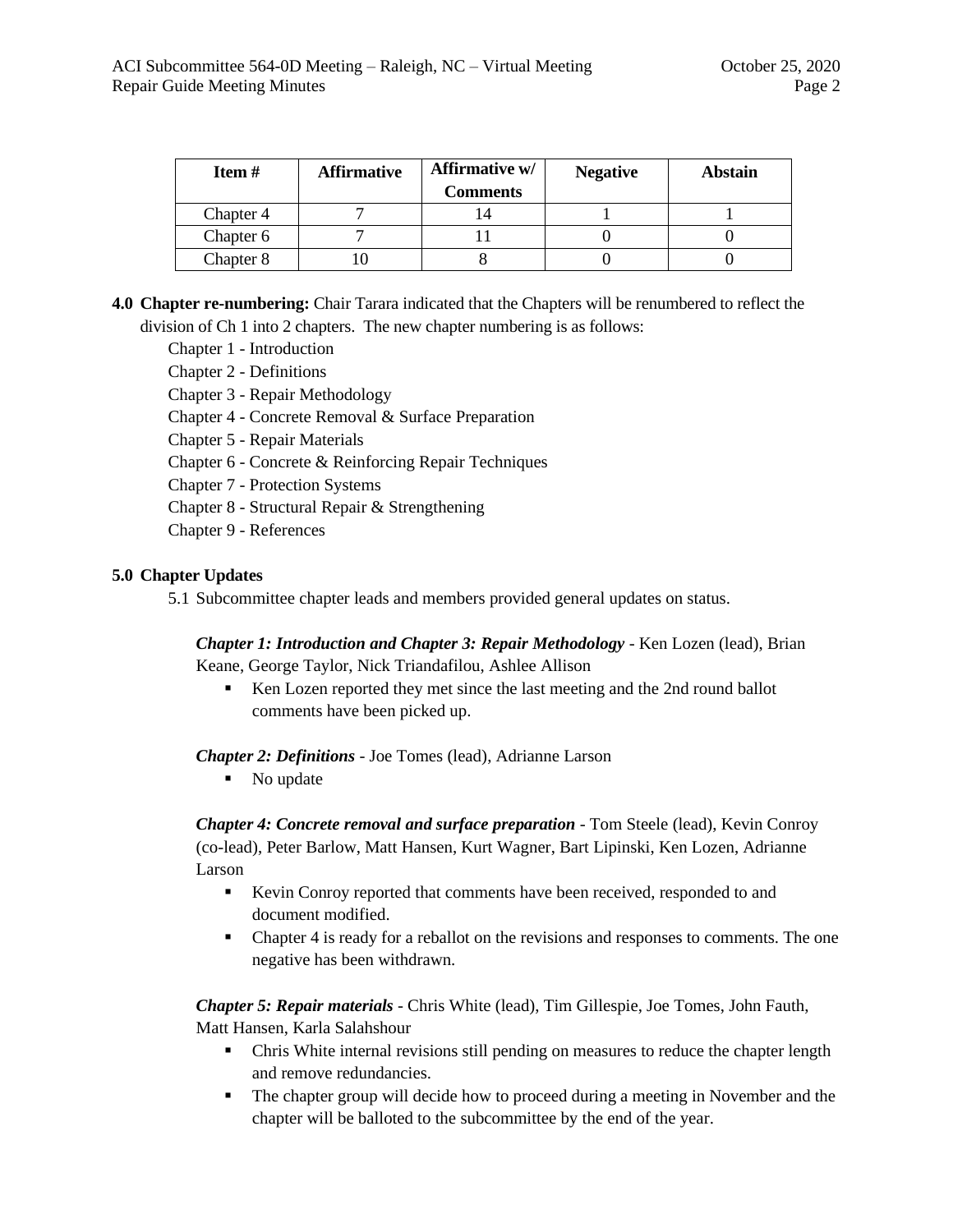*Chapter 6: Concrete and reinforcing repair techniques* - Peter Tarara (lead), Peter Barlow, Clyde Porter, Tom Steele, Peter Emmons

- **•** Peter Tarara reported that subcommittee comments are currently being review and revisions to the chapter are being made.
- All Chapter references will also be modified based on new chapter number. Other chapter should also make these revisions.
- Areas where concrete replacement is used will be changed back to concrete repair.

*Chapter 7: Protection Systems* - David Whitmore (lead), Paul Gaudette, Matt Hansen, Mike Sprinkel, Ann Harrer. Jared Wright, Karla Salahshour, John Fauth

Ann Harrer reported that only minor updates and refresh needed on this chapter. Ann will discuss with David Whitmore so they can have the document ready for subcommittee ballot by year end.

*Chapter 8: Structural Repair and Strengthening* - John Lund (lead), Harald Greve, Kevin Conroy, George Taylor, Bart Lipinski, Dam Thai, Evan Marshall, Marc Knapp

- Kevin Conroy and John Lund reported comments have been received, responded to and the chapter has been modified.
- John Lund is attempting to condense part of the document based on some comments. Once that is done, the chapter will be ready for a reballot on the revisions and responses to comments.

*Chapter 9: References* - Ann Harrer

Ann Harrer previously reported this chapter will lag, as is customary, awaiting further refinement of other chapter before the references can be completed.

### **6.0 Photographs & graphics**

- 6.1 Paul Gaudette reminded chapter leads to review present photos and graphics in their chapters and provide updates as deemed necessary.
- 6.2 All agreed that a minimum of 2 photos are needed for each chapter, but more are welcome.
- 6.3 Photos can be staged (posed) as a backup.

### **7.0 Schedule**

- 7.1 Schedule and milestones were discussed with following proposed schedule.
	- *December 1, 2020:* Ballot Chapters 5 and 7
	- *December 15, 2020*: Chapters 1, 3, 6, 7, and 8 comments resolved
	- **•** *December 15, 2020*: Editorial subcommittee (Peter T., Paul G., Kevin C., Dave V.) to review entire document using ballot versions of Chapters 5 and 7.
	- **•** *January 15, 2021:* Chapter 5 and 7 revised based on comments from ballot.
	- *January 15, 2021:* Subcommittee review/selection of photos
	- *January 15, 2021:* Chapter 2 and 9 completed.
	- *January 15, 2020*: Ballot full guide document to full 546 committee
	- **•** *February 26, 2021*: Ballot negative comment revisions